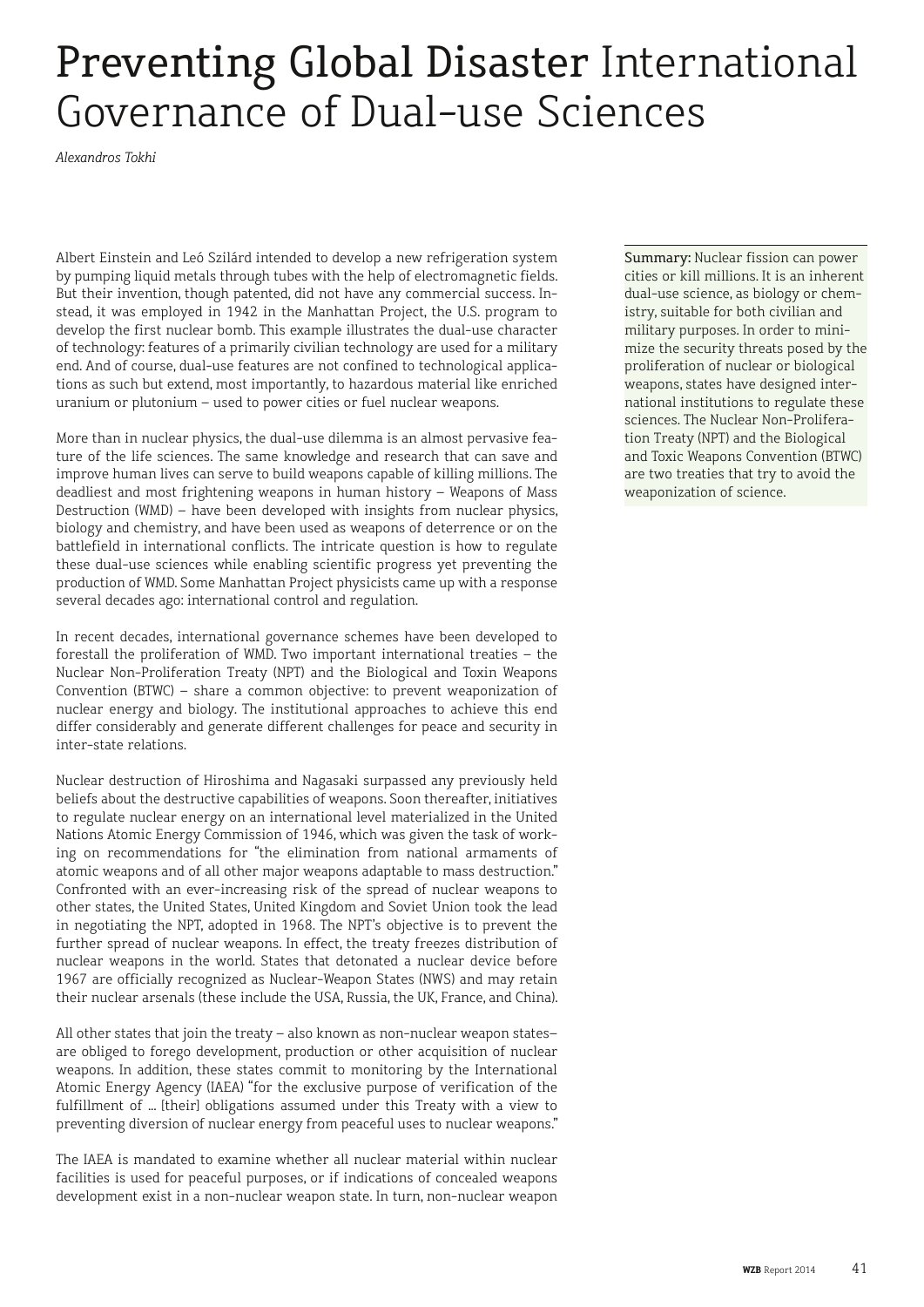states are encouraged to develop nuclear energy for peaceful purposes and co-operate with other states to this end – by exchanging material, technology, and relevant knowledge. However, the IAEA's most prominent role lies in the domain of non-proliferation verification. Verification is the process of arriving at a judgment about the consistency between a state's treaty obligations and its activities. For this purpose, the IAEA developed a system of rules and procedures that aim to prevent the diversion of nuclear material from civilian applications to military activities: the so-called 'safeguards'. These are contained in a sub-agreement to the NPT and are compulsory for all non-nuclear weapon states. The IAEA's verification work is based upon the fact that nuclear material suitable for weapons production, i.e. enriched uranium and plutonium, does not occur naturally. It is human-made and involves specific and identifiable processes, material and facilities. Therefore, the IAEA monitors the steps of the nuclear fuel cycle with particular emphasis on those steps relevant for nuclear weapons production. The nuclear fuel cycle comprises all activities and technological processes that use uranium (or other fissionable elements) to generate electricity. The enrichment and reprocessing phases are of high dual-use relevance, since the technological processes and knowledge to produce nuclear fuel for power plants or for atomic weapons is virtually the same.

A non-nuclear weapons state party to the NPT is required to report all its relevant nuclear materials and facilities each year to the IAEA correctly, completely and in a timely manner. The IAEA verifies the submitted information through on-site inspections, remote and satellite surveillance, environmental sampling and other monitoring instruments. A considerable discrepancy might be a reason of concern, especially when the involved state party cannot provide accurate evidence to explain the discrepancy (as happened with the Iranian nuclear program). Furthermore, the IAEA monitors the design of nuclear facilities to assess whether a nuclear installation serves the declared purposes or not. On-site inspections, as well as remote monitoring techniques (satellite surveillance), are employed in that process. However, the effectiveness of the IAEA safeguards systems was severely challenged by Iraq's secret nuclear weapons program at the end of the 1980s. Iraq entertained huge weaponization activities on its Tuwaitha site, which IAEA inspectors visited regularly – but only locations that Iraq itself designated for inspections. As a result, the IAEA examined only three facilities on Tuwaitha, while most of the weaponization activities were done in the majority of the other locations at that same site. As a reaction, the IAEA developed a strengthened safeguards system that provided additional inspection rights, broadened state parties' reporting obligations and extended monitoring activities to cover nuclear research and development activities as well. These rules and procedures are contained in a novel agreement, the so-called Additional Protocol. States can ratify this protocol on a voluntary basis. The Additional Protocol expands the verification mandate of the IAEA, and more information is available to assess material, technology and state intentions with regard to nuclear energy. Confidence in the peaceful application of the nuclear dual-use science should increase through closer and systematic control of sensitive activities and material.

However, the major challenge to address in the next years is the situation in the Middle East, where a renaissance of nuclear power is burgeoning and where few states are willing to adhere to the Additional Protocol. Most notably, Iran, Egypt and Syria concealed nuclear material and proliferation-relevant activities. Until this day, these states refuse to adopt the Additional Protocol.

In contrast to nuclear weapons, the agents used to build biological weapons occur naturally. These agents comprise living organisms such as bacteria, parasites and viruses that are highly infectious and often lethal. While there is no consensual international catalogue of hazardous biological agents, the World Health Organization (WHO) defined four risk groups of microorganisms, depending on their contagiousness and whether treatment is available. Anthrax, bubonic plague, Ebola and yellow fever are classified as agents in higher risk groups capable of serving as payloads in biological weapons. However, the WHO risk groups serve rather as points of orientation, since the object of regulation, living organisms, is difficult to capture.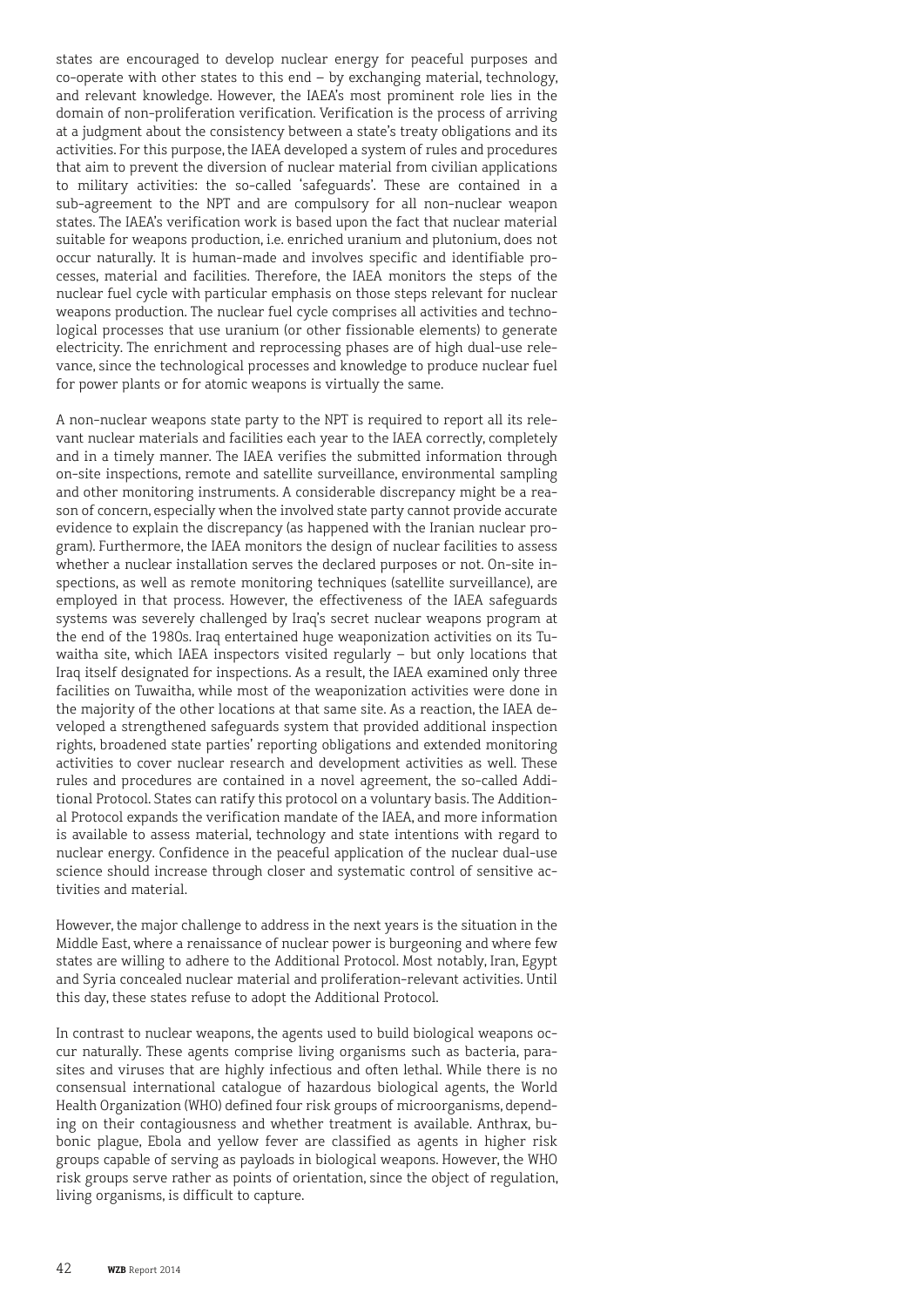The multiplicity of pathogenic microorganisms and their ability to mutate in the future due to chance and human design aggravate the composition of an inter national and consensual list of all potential biological weapons agents. Advances in the life sciences bear the potential to quickly outdate such a catalogue. In addition, research on lethal microorganisms, such as Ebola, does not necessarily have a military take, but often serves in the development of appropriate vac cines and treatments. To account both for this intrinsic dual-use character and the uncertainties of future scientific advances, the Biological and Toxin Weapons Convention (BTWC) establishes as the first multilateral disarmament treaty a socalled General Purpose Criterion. Instead of indexing and banning specific microorganisms, the BTWC outlaws the intention of hostile use of biological agents.

The General Purpose Criterion decouples substances that are subject to techno logical innovations from purposes that are subject to state decisions. States agree to forego production or other acquisition of biological agents "of types and quantities that have no justification for prophylactic, protective or other peaceful purposes." In short, states may retain and use biological agents for medical research and defensive purposes. At the same time, the above rule pro hibits any activities involving the same biological agents toward hostile ends, such as producing anthrax in industrial quantities and putting it into projectiles. The General Purpose Criterion is seen as an institutional innovation, since the treaty applies to all current and future biological agents.

However, the flexibility introduced by the General Purpose Criterion is impre cise when it comes to the definition of what constitutes peaceful activity. The lack of standards and rules that delimit permitted actions from prohibited ones supplements the inherent difficulty of verifying biological dual-use activities. In contrast to the nuclear case, where the steps toward atomic weapons are known and identifiable, routes to biological weapons are difficult to recognize. Material accountancy measures, like in the nuclear safeguards system, are difficult in the biological field, because quantity thresholds cannot be defined generically. Fur thermore, military biological weapon activities can be concealed in seemingly civilian laboratories, requiring, in terms of verification, higher degrees of in spection intrusiveness; most states perceive this as strongly conflicting with the free exchange of scientific knowledge and material guaranteed in the BTWC, and more importantly, with the commercial interests of their biotechnology industries.

Eventually, the problem of balancing the protection of proprietary and national security interests on the one side and detecting clandestine activities on the other drove negotiations on a draft verification protocol in 2001 to a dead end. As a result, the BTWC lacks a centralized and international verification system that produces reliable information about treaty-relevant activities in the state parties. When the treaty was drafted at the end of the 1960s, the negotiators considered the threats from biological weapons to be marginal and did not in clude a binding verification protocol. However, advances in bioengineering and the life sciences make the dual-use dilemma pervasive and increase the risk of proliferation to state and non-state actors alike. It has become cheap and tech nologically less demanding to design lethal microorganisms.

Unlike the highly legalized and formalized verification system of the IAEA, a series of auxiliary and decentralized measures is put into place to raise aware ness among scientists and policy-makers about hazardous biological agents. State parties share information about biological research and development on a voluntary basis. In regular and scheduled meetings they adopt common under standings and procedures addressing biological agents, protective measures against bioweapons or update their knowledge on recent biotechnological de velopments.

In addition, BTWC state parties seek cooperation from other international orga nizations, such as the WHO or the Food and Agriculture Organization, in order to build early warning systems for disease surveillance or to adopt safety and se curity provisions for handling hazardous biological material. These develop ments suggest that the BTWC is becoming part of a larger international regula -



Alexandros Tokhi is researcher in the WZB research unit Global Governance. His research focuses on is sues of nuclear non-proliferation, which he covered in his dissertation on the Middle East, international institutions, and authoritarian regimes. *[Photo: Udo Borchert]*

*alexandros.tokhi@wzb.eu*